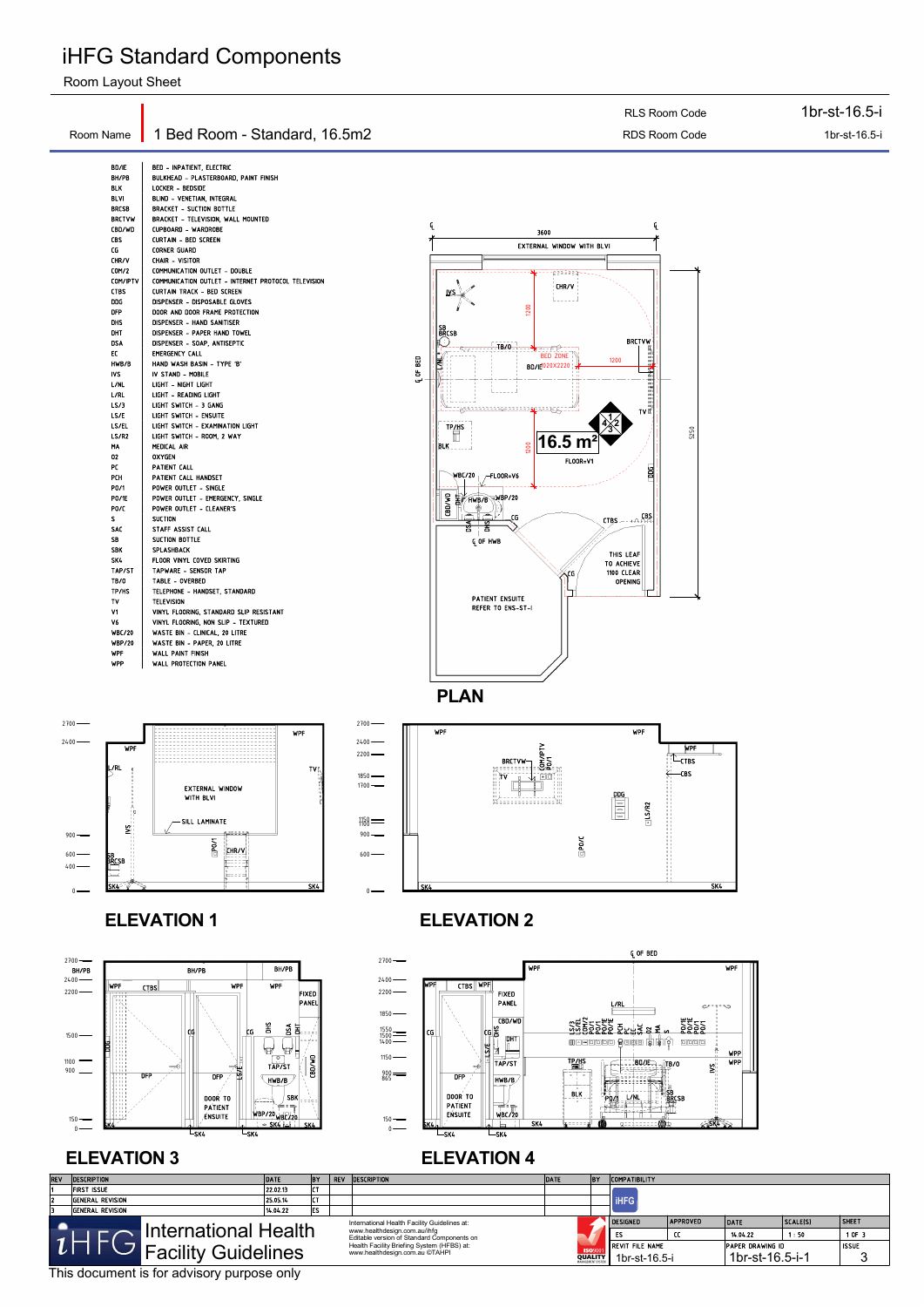GRID LINE

 $\bigcirc$  l/cc  $\,$   $\,$   $\mid$  lighting – colour corrected  $\sigma$  L/DEX LIGHT - DOWNLIGHT, EXAMINATION

HEIGHT ABOVE F.F.L.

ELECTRICAL LEGEND:

PR- $2700 \leftarrow$ 

L



 $\circledcirc$ 



#### FIRE SERVICES LEGEND:



SUPPLY AIR GRILLE

SPRINKLER

RETURN AIR GRILLE





## iHFG Standard Components

Room Layout Sheet

This document is for advisory purpose only

| <b>REV</b>                                   | <b>DESCRIPTION</b>          | DATE     | <b>BY</b>    | REV | <b>DESCRIPTION</b>                                                         | DATE | <b>BY</b>      | <b>COMPATIBILITY</b>    |                 |                         |          |              |
|----------------------------------------------|-----------------------------|----------|--------------|-----|----------------------------------------------------------------------------|------|----------------|-------------------------|-----------------|-------------------------|----------|--------------|
|                                              | First Issue                 | 22.02.13 | l – –<br>. . |     |                                                                            |      |                |                         |                 |                         |          |              |
|                                              | General Revision            | 25.05.14 | <u>.</u>     |     |                                                                            |      |                | <b>IHFG</b>             |                 |                         |          |              |
|                                              | General Revision            | 14 04 22 | IES.         |     |                                                                            |      |                |                         |                 |                         |          |              |
| International Health Facility Guidelines at: |                             |          |              |     |                                                                            |      |                | <b>DESIGNED</b>         | <b>APPROVED</b> | DATE                    | SCALE(S) | <b>SHEET</b> |
|                                              | <b>International Health</b> |          |              |     | www.healthdesign.com.au/ihfg<br>Editable version of Standard Components on |      |                |                         | œ               | 14.04.22                | 1:50     | 2 OF 3       |
| <sup>'</sup> Facility Guidelines             |                             |          |              |     | Health Facility Briefing System (HFBS) at:                                 |      | <b>ISO</b> 900 | <b>IREVIT FILE NAME</b> |                 | <b>PAPER DRAWING ID</b> |          |              |
|                                              |                             |          |              |     | www.healthdesign.com.au ©TAHPI                                             |      | <b>QUALITY</b> | 1br-st-16.5-i           |                 | 1br-st-16.5-i-2         |          |              |

PB-PC3 PLASTERBOARD FLUSH SET CEILING, PAINT FINISH WITH

SQUARE SET CORNICE

BH/PB PLASTERBOARD BULKHEAD, PAINT FINISH

**REFLECTED CEILING PLAN**